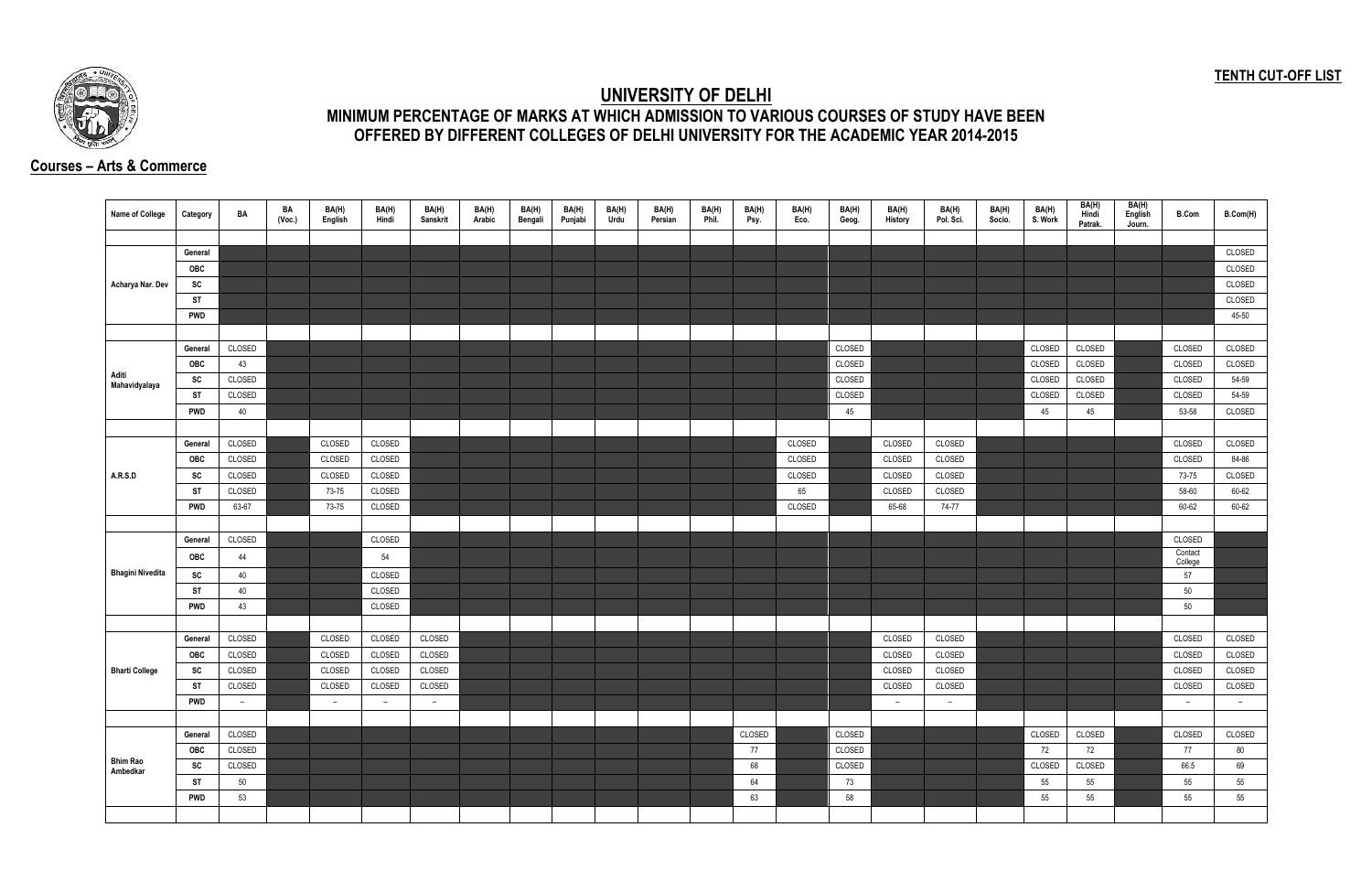| General<br>OBC<br>College of Voc.<br>· INFORMATION NOT RECEIVED – CONTACT COLLEGE –<br>SC<br><b>Studies</b><br><b>ST</b><br><b>PWD</b><br>89-95<br>CLOSED<br>CLOSED<br>CLOSED<br>General<br>84.25-90.25<br>CLOSED<br>CLOSED<br>OBC<br>CLOSED<br>CLOSED<br>CLOSED<br>CLOSED<br>SC<br>CLOSED<br>Daulat Ram<br>CLOSED<br>CLOSED<br>45<br>47.5<br>ST<br>65<br>CLOSED<br>45<br><b>PWD</b><br>CLOSED | CLOSED<br>69<br>68<br>CLOSED<br>55 | CLOSED<br>CLOSED<br>CLOSED<br>CLOSED<br>CLOSED<br>CLOSED<br>CLOSED<br>CLOSED<br>55<br>40 | CLOSED<br>CLOSED<br>CLOSED<br>CLOSED<br>CLOSED | CLOSED<br>83<br>CLOSED<br>CLOSED<br>CLOSED |  |         | CLOSED<br>CLOSED<br>CLOSED | CLOSED<br>CLOSED   |
|------------------------------------------------------------------------------------------------------------------------------------------------------------------------------------------------------------------------------------------------------------------------------------------------------------------------------------------------------------------------------------------------|------------------------------------|------------------------------------------------------------------------------------------|------------------------------------------------|--------------------------------------------|--|---------|----------------------------|--------------------|
|                                                                                                                                                                                                                                                                                                                                                                                                |                                    |                                                                                          |                                                |                                            |  |         |                            |                    |
|                                                                                                                                                                                                                                                                                                                                                                                                |                                    |                                                                                          |                                                |                                            |  |         |                            |                    |
|                                                                                                                                                                                                                                                                                                                                                                                                |                                    |                                                                                          |                                                |                                            |  |         |                            |                    |
|                                                                                                                                                                                                                                                                                                                                                                                                |                                    |                                                                                          |                                                |                                            |  |         |                            |                    |
|                                                                                                                                                                                                                                                                                                                                                                                                |                                    |                                                                                          |                                                |                                            |  |         |                            |                    |
|                                                                                                                                                                                                                                                                                                                                                                                                |                                    |                                                                                          |                                                |                                            |  |         |                            |                    |
|                                                                                                                                                                                                                                                                                                                                                                                                |                                    |                                                                                          |                                                |                                            |  |         |                            |                    |
|                                                                                                                                                                                                                                                                                                                                                                                                |                                    |                                                                                          |                                                |                                            |  |         |                            |                    |
|                                                                                                                                                                                                                                                                                                                                                                                                |                                    |                                                                                          |                                                |                                            |  |         |                            | CLOSED             |
|                                                                                                                                                                                                                                                                                                                                                                                                |                                    |                                                                                          |                                                |                                            |  |         | CLOSED                     | 77.5               |
|                                                                                                                                                                                                                                                                                                                                                                                                |                                    |                                                                                          |                                                |                                            |  |         | CLOSED                     | 70                 |
|                                                                                                                                                                                                                                                                                                                                                                                                |                                    |                                                                                          |                                                |                                            |  |         |                            |                    |
| CLOSED<br>CLOSED<br>General                                                                                                                                                                                                                                                                                                                                                                    |                                    |                                                                                          |                                                |                                            |  |         |                            | CLOSED             |
| CLOSED<br>OBC<br>CLOSED                                                                                                                                                                                                                                                                                                                                                                        |                                    |                                                                                          |                                                |                                            |  |         |                            | CLOSED             |
| Deen Dayal<br>SC<br>CLOSED<br>CLOSED<br>Upadhayaya                                                                                                                                                                                                                                                                                                                                             |                                    |                                                                                          |                                                |                                            |  |         |                            | CLOSED             |
| ST<br>CLOSED<br>CLOSED                                                                                                                                                                                                                                                                                                                                                                         |                                    |                                                                                          |                                                |                                            |  |         |                            | CLOSED             |
| CLOSED<br>40<br>PWD                                                                                                                                                                                                                                                                                                                                                                            |                                    |                                                                                          |                                                |                                            |  |         |                            | 40                 |
|                                                                                                                                                                                                                                                                                                                                                                                                |                                    |                                                                                          |                                                |                                            |  |         |                            |                    |
|                                                                                                                                                                                                                                                                                                                                                                                                |                                    |                                                                                          |                                                |                                            |  |         |                            |                    |
| CLOSED<br>CLOSED<br>General                                                                                                                                                                                                                                                                                                                                                                    |                                    | CLOSED                                                                                   | CLOSED                                         | CLOSED                                     |  | CLOSED  | 92.25-94.25                | 95-97              |
| CLOSED<br>CLOSED<br><b>OBC</b><br>Delhi Coll. of Arts                                                                                                                                                                                                                                                                                                                                          |                                    | CLOSED                                                                                   | CLOSED                                         | CLOSED                                     |  | CLOSED  | 87.5-89.5                  | 89-91              |
| SC<br>75<br>74<br>& Com.                                                                                                                                                                                                                                                                                                                                                                       |                                    | 74                                                                                       | CLOSED                                         | CLOSED                                     |  | 84-85   | 68-70                      | 73.5-75            |
| 75<br>73<br>ST                                                                                                                                                                                                                                                                                                                                                                                 |                                    | 72                                                                                       | CLOSED                                         | CLOSED                                     |  | 82.5-83 | 64-67                      | 70-71              |
| CLOSED<br>73<br>PWD                                                                                                                                                                                                                                                                                                                                                                            |                                    | 72                                                                                       | <b>CLOSED</b>                                  | 72-74                                      |  | 82.5-83 | 64-67                      | 70-71              |
| CLOSED<br>CLOSED<br>CLOSED<br>CLOSED<br>General                                                                                                                                                                                                                                                                                                                                                |                                    | CLOSED                                                                                   | <b>CLOSED</b>                                  | CLOSED                                     |  |         |                            | CLOSED             |
| CLOSED<br>CLOSED<br>CLOSED<br>CLOSED<br><b>OBC</b>                                                                                                                                                                                                                                                                                                                                             |                                    | CLOSED                                                                                   | CLOSED                                         | CLOSED                                     |  |         |                            | CLOSED             |
| CLOSED<br>CLOSED<br>CLOSED<br>CLOSED                                                                                                                                                                                                                                                                                                                                                           |                                    | Contact                                                                                  | CLOSED                                         | CLOSED                                     |  |         |                            | CLOSED             |
| SC<br>Deshbandhu<br>Contact<br>Contact                                                                                                                                                                                                                                                                                                                                                         |                                    | College                                                                                  |                                                |                                            |  |         |                            | Contact            |
| CLOSED<br><b>ST</b><br>CLOSED<br>College<br>College                                                                                                                                                                                                                                                                                                                                            |                                    | CLOSED                                                                                   | CLOSED                                         | CLOSED                                     |  |         |                            | College            |
| Contact<br>Contact<br>Contact<br>CLOSED<br><b>PWD</b><br>College<br>College<br>College                                                                                                                                                                                                                                                                                                         |                                    | Contact<br>College                                                                       | Contact<br>College                             | Contact<br>College                         |  |         |                            | Contact<br>College |
|                                                                                                                                                                                                                                                                                                                                                                                                |                                    |                                                                                          |                                                |                                            |  |         |                            |                    |
| General                                                                                                                                                                                                                                                                                                                                                                                        |                                    |                                                                                          |                                                |                                            |  |         |                            |                    |
| OBC                                                                                                                                                                                                                                                                                                                                                                                            |                                    |                                                                                          |                                                |                                            |  |         |                            |                    |
| - INFORMATION NOT RECEIVED – CONTACT COLLEGE –<br>SC<br>Ramanujan                                                                                                                                                                                                                                                                                                                              |                                    |                                                                                          |                                                |                                            |  |         |                            |                    |
| <b>ST</b>                                                                                                                                                                                                                                                                                                                                                                                      |                                    |                                                                                          |                                                |                                            |  |         |                            |                    |
| <b>PWD</b>                                                                                                                                                                                                                                                                                                                                                                                     |                                    |                                                                                          |                                                |                                            |  |         |                            |                    |
|                                                                                                                                                                                                                                                                                                                                                                                                |                                    |                                                                                          |                                                |                                            |  |         |                            |                    |
| CLOSED<br>CLOSED<br>CLOSED<br>General                                                                                                                                                                                                                                                                                                                                                          |                                    | CLOSED                                                                                   | CLOSED<br>79.75                                | CLOSED                                     |  |         | CLOSED                     | CLOSED             |
| OBC<br>CLOSED<br>CLOSED<br>CLOSED                                                                                                                                                                                                                                                                                                                                                              |                                    | 82                                                                                       | CLOSED<br>CLOSED                               | CLOSED                                     |  |         | 81.5                       | 83.25              |
| CLOSED<br>CLOSED<br>SC<br>CLOSED<br><b>Dyal Singh</b>                                                                                                                                                                                                                                                                                                                                          |                                    | CLOSED                                                                                   | CLOSED<br>CLOSED                               | CLOSED                                     |  |         | CLOSED                     | 75.5               |
| <b>ST</b><br>CLOSED<br>72<br>CLOSED                                                                                                                                                                                                                                                                                                                                                            |                                    | 65                                                                                       | 67<br>CLOSED                                   | CLOSED                                     |  |         | 58                         | 52                 |
| CLOSED<br>CLOSED<br>CLOSED<br><b>PWD</b>                                                                                                                                                                                                                                                                                                                                                       |                                    | CLOSED                                                                                   | CLOSED<br>CLOSED                               | CLOSED                                     |  |         | 45                         | 50                 |
|                                                                                                                                                                                                                                                                                                                                                                                                |                                    |                                                                                          |                                                |                                            |  |         |                            |                    |
|                                                                                                                                                                                                                                                                                                                                                                                                |                                    |                                                                                          |                                                |                                            |  |         |                            |                    |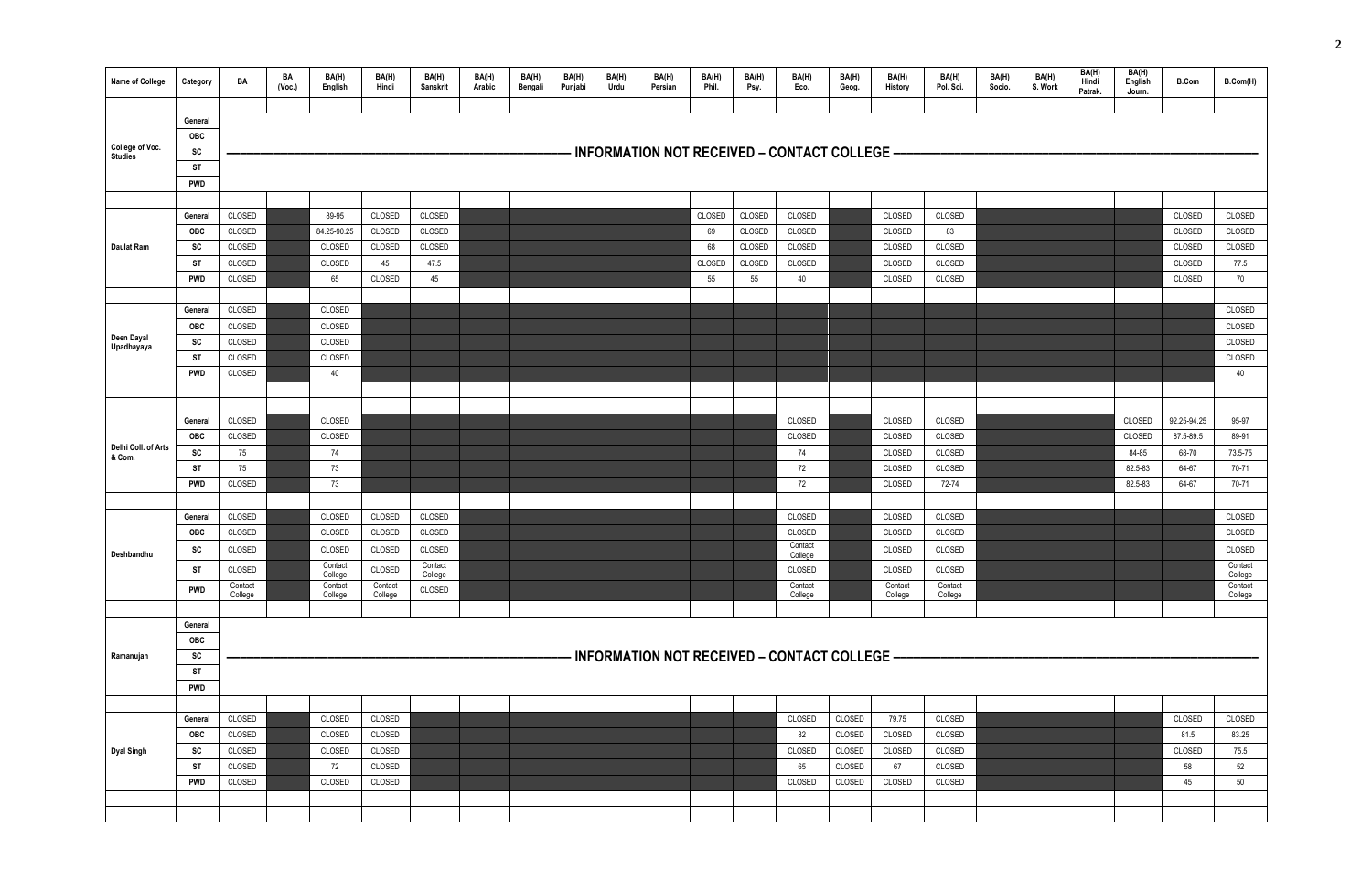| Name of College        | Category              | BA               | BA<br>(Vec.)       | BA(H)<br>English   | BA(H)<br>Hindi   | BA(H)<br>Sanskrit | BA(H)<br>Arabic | BA(H)<br>Bengali | BA(H)<br>Punjabi | BA(H)<br>Urdu | BA(H)<br>Persian | BA(H)<br>Phil.   | BA(H)<br>Psy. | BA(H)<br>Eco.                                  | BA(H)<br>Geog. | BA(H)<br>History | BA(H)<br>Pol. Sci. | BA(H)<br>Socio. | BA(H)<br>S. Work | BA(H)<br>Hindi<br>Patrak. | BA(H)<br>English<br>Journ.            | <b>B.Com</b>     | B.Com(H)      |
|------------------------|-----------------------|------------------|--------------------|--------------------|------------------|-------------------|-----------------|------------------|------------------|---------------|------------------|------------------|---------------|------------------------------------------------|----------------|------------------|--------------------|-----------------|------------------|---------------------------|---------------------------------------|------------------|---------------|
|                        |                       |                  |                    |                    |                  |                   |                 |                  |                  |               |                  |                  |               |                                                |                |                  |                    |                 |                  |                           |                                       |                  |               |
|                        | General               | CLOSED           | CLOSED<br>Contact  | CLOSED             |                  |                   |                 |                  |                  |               |                  |                  |               |                                                |                |                  | CLOSED             |                 |                  |                           |                                       | CLOSED           | CLOSED        |
|                        | <b>OBC</b>            | CLOSED           | College            | CLOSED             |                  |                   |                 |                  |                  |               |                  |                  |               |                                                |                |                  | CLOSED             |                 |                  |                           |                                       | CLOSED           | CLOSED        |
| Dyal Singh (Eve.)      | SC                    | CLOSED           | Contact<br>College | CLOSED             |                  |                   |                 |                  |                  |               |                  |                  |               |                                                |                |                  | CLOSED             |                 |                  |                           |                                       | CLOSED           | CLOSED        |
|                        | ST                    | CLOSED           | Contact<br>College | Contact<br>College |                  |                   |                 |                  |                  |               |                  |                  |               |                                                |                |                  | CLOSED             |                 |                  |                           |                                       | CLOSED           | CLOSED        |
|                        | <b>PWD</b>            | CLOSED           | Contact<br>College | Contact<br>College |                  |                   |                 |                  |                  |               |                  |                  |               |                                                |                |                  | CLOSED             |                 |                  |                           |                                       | CLOSED           | CLOSED        |
|                        |                       |                  |                    |                    |                  |                   |                 |                  |                  |               |                  |                  |               |                                                |                |                  |                    |                 |                  |                           |                                       |                  |               |
|                        | General               |                  |                    |                    |                  |                   |                 |                  |                  |               |                  |                  |               |                                                |                |                  |                    |                 |                  |                           |                                       |                  |               |
|                        | OBC                   |                  |                    |                    |                  |                   |                 |                  |                  |               |                  |                  |               |                                                |                |                  |                    |                 |                  |                           |                                       |                  |               |
| Gargi                  | SC                    |                  |                    |                    |                  |                   |                 |                  |                  |               |                  |                  |               | - INFORMATION NOT RECEIVED – CONTACT COLLEGE – |                |                  |                    |                 |                  |                           |                                       |                  |               |
|                        | <b>ST</b>             |                  |                    |                    |                  |                   |                 |                  |                  |               |                  |                  |               |                                                |                |                  |                    |                 |                  |                           |                                       |                  |               |
|                        | PWD                   |                  |                    |                    |                  |                   |                 |                  |                  |               |                  |                  |               |                                                |                |                  |                    |                 |                  |                           |                                       |                  |               |
|                        | General               | CLOSED           |                    | CLOSED             | CLOSED           | CLOSED            |                 |                  |                  |               |                  |                  |               | CLOSED                                         |                | CLOSED           |                    |                 |                  |                           |                                       |                  | CLOSED        |
|                        | <b>OBC</b>            | CLOSED           |                    | CLOSED             | 70-75            | 58-63             |                 |                  |                  |               |                  |                  |               | CLOSED                                         |                | 88-90            |                    |                 |                  |                           |                                       |                  | CLOSED        |
| Hans Raj               | sc                    | 84               |                    | CLOSED             | 74-79            | CLOSED            |                 |                  |                  |               |                  |                  |               | CLOSED                                         |                | CLOSED           |                    |                 |                  |                           |                                       |                  | 87.75-89.75   |
|                        | ST                    | 84               |                    | CLOSED             | 68-73            | 45-50             |                 |                  |                  |               |                  |                  |               | 78-79                                          |                | CLOSED           |                    |                 |                  |                           |                                       |                  | CLOSED        |
|                        | <b>PWD</b>            | 86               |                    | CLOSED             | CLOSED           | 45-50             |                 |                  |                  |               |                  |                  |               | 84-85                                          |                | CLOSED           |                    |                 |                  |                           |                                       |                  | 82-89         |
|                        |                       |                  |                    |                    |                  |                   |                 |                  |                  |               |                  |                  |               |                                                |                |                  |                    |                 |                  |                           |                                       |                  |               |
|                        | General               | CLOSED           |                    | 95.25-97           | CLOSED           | CLOSED            |                 |                  |                  |               |                  | CLOSED           |               | CLOSED                                         |                | CLOSED           | CLOSED             | CLOSED          |                  |                           |                                       |                  | CLOSED        |
|                        | <b>OBC</b>            | CLOSED           |                    | CLOSED             | CLOSED           | CLOSED            |                 |                  |                  |               |                  | CLOSED           |               | CLOSED                                         |                | CLOSED           | CLOSED             | CLOSED          |                  |                           |                                       |                  | CLOSED        |
| Hindu                  | sc                    | CLOSED           |                    | 86.5               | CLOSED           | CLOSED            |                 |                  |                  |               |                  | CLOSED           |               | CLOSED                                         |                | CLOSED           | CLOSED             | CLOSED          |                  |                           |                                       |                  | CLOSED        |
|                        | ST                    | CLOSED           |                    | CLOSED             | CLOSED           | CLOSED            |                 |                  |                  |               |                  | CLOSED           |               | CLOSED                                         |                | CLOSED           | CLOSED             | CLOSED          |                  |                           |                                       |                  | CLOSED        |
|                        | PWD                   | CLOSED           |                    | CLOSED             | CLOSED           | CLOSED            |                 |                  |                  |               |                  | CLOSED           |               | CLOSED                                         |                | CLOSED           | CLOSED             | CLOSED          |                  |                           |                                       |                  | CLOSED        |
|                        |                       |                  |                    |                    |                  |                   |                 |                  |                  |               |                  |                  |               |                                                |                |                  |                    |                 |                  |                           |                                       |                  |               |
|                        | General               | 84-89            |                    | CLOSED             | CLOSED           | CLOSED            |                 |                  |                  |               |                  | CLOSED           | CLOSED<br>81  | CLOSED                                         |                | CLOSED<br>78-81  | CLOSED             |                 |                  |                           | BA(H) Mass Media & Mass Communication |                  | CLOSED        |
| I.P. College           | OBC<br>SC             | CLOSED<br>66-71  |                    | CLOSED<br>CLOSED   | CLOSED<br>CLOSED | 40.5<br>CLOSED    |                 |                  |                  |               |                  | CLOSED<br>CLOSED | 81            | CLOSED<br>CLOSED                               |                | 77               | CLOSED<br>78       |                 | General :<br>OBC | CLOSED<br>77              |                                       |                  | CLOSED<br>76  |
|                        | <b>ST</b>             | CLOSED           |                    | CLOSED             | 43               | 45                |                 |                  |                  |               |                  | CLOSED           | 79            | CLOSED                                         |                | CLOSED           | 80                 |                 | SC<br><b>ST</b>  | CLOSED<br>70.5            |                                       |                  | 66            |
|                        | PWD                   | CLOSED           |                    | CLOSED             | CLOSED           | CLOSED            |                 |                  |                  |               |                  | 55               | 65            | 60                                             |                | 78               | CLOSED             |                 | PwD              | CLOSED                    |                                       |                  | 66            |
|                        |                       |                  |                    |                    |                  |                   |                 |                  |                  |               |                  |                  |               |                                                |                |                  |                    |                 |                  |                           |                                       |                  |               |
|                        |                       |                  |                    |                    |                  |                   |                 |                  |                  |               |                  |                  |               |                                                |                |                  |                    |                 |                  |                           |                                       |                  |               |
|                        | General               | CLOSED           |                    | CLOSED             | CLOSED           | CLOSED            |                 |                  |                  |               |                  | CLOSED           |               | CLOSED                                         |                | CLOSED           | 86-92              | CLOSED          |                  |                           |                                       | 89.25            | 93.25         |
|                        | OBC                   | CLOSED           |                    | CLOSED             | CLOSED           | 44                |                 |                  |                  |               |                  | 72               |               | 79.25                                          |                | CLOSED           | CLOSED             | CLOSED          |                  |                           |                                       | CLOSED           | CLOSED        |
| Janki Devi<br>Memorial | SC                    | CLOSED           |                    | CLOSED             | CLOSED           | CLOSED            |                 |                  |                  |               |                  | 65               |               | 72                                             |                | CLOSED           | CLOSED             | 71              |                  |                           |                                       | CLOSED           | CLOSED        |
|                        | <b>ST</b>             | 60-65            |                    | CLOSED             | CLOSED           | 44                |                 |                  |                  |               |                  | 65               |               | 72                                             |                | 69-73            | 59-63              | CLOSED          |                  |                           |                                       | 55               | 56            |
|                        | PWD                   | 60-65            |                    | 66                 | CLOSED           | 44                |                 |                  |                  |               |                  | 65               |               | 72                                             |                | 67-70            | 59-63              | 68              |                  |                           |                                       | 55               | 56            |
|                        |                       |                  |                    |                    |                  |                   |                 |                  |                  |               |                  |                  |               |                                                |                |                  |                    |                 |                  |                           |                                       |                  |               |
|                        | General<br><b>OBC</b> | CLOSED<br>CLOSED |                    | CLOSED<br>CLOSED   | CLOSED<br>CLOSED | CLOSED<br>40.5    |                 |                  |                  |               |                  |                  |               | 92.25<br>83                                    |                | CLOSED<br>CLOSED | CLOSED<br>CLOSED   |                 |                  |                           | CLOSED<br>76                          | CLOSED<br>CLOSED | 92.5<br>82.25 |
| Kalindi                | SC                    | CLOSED           |                    | CLOSED             | CLOSED           | CLOSED            |                 |                  |                  |               |                  |                  |               | CLOSED                                         |                | CLOSED           | CLOSED             |                 |                  |                           | CLOSED                                | 69.75            | 76            |
|                        | <b>ST</b>             | 57               |                    | 72                 | 50               | 40.5              |                 |                  |                  |               |                  |                  |               | 57                                             |                | 59-64            | 63-68              |                 |                  |                           | 70                                    | 65               | 75            |
|                        | <b>PWD</b>            | 57               |                    | 71                 | CLOSED           | 40.5              |                 |                  |                  |               |                  |                  |               | 57                                             |                | 60-65            | 55-60              |                 |                  |                           | 72                                    | 70               | 74            |
|                        |                       |                  |                    |                    |                  |                   |                 |                  |                  |               |                  |                  |               |                                                |                |                  |                    |                 |                  |                           |                                       |                  |               |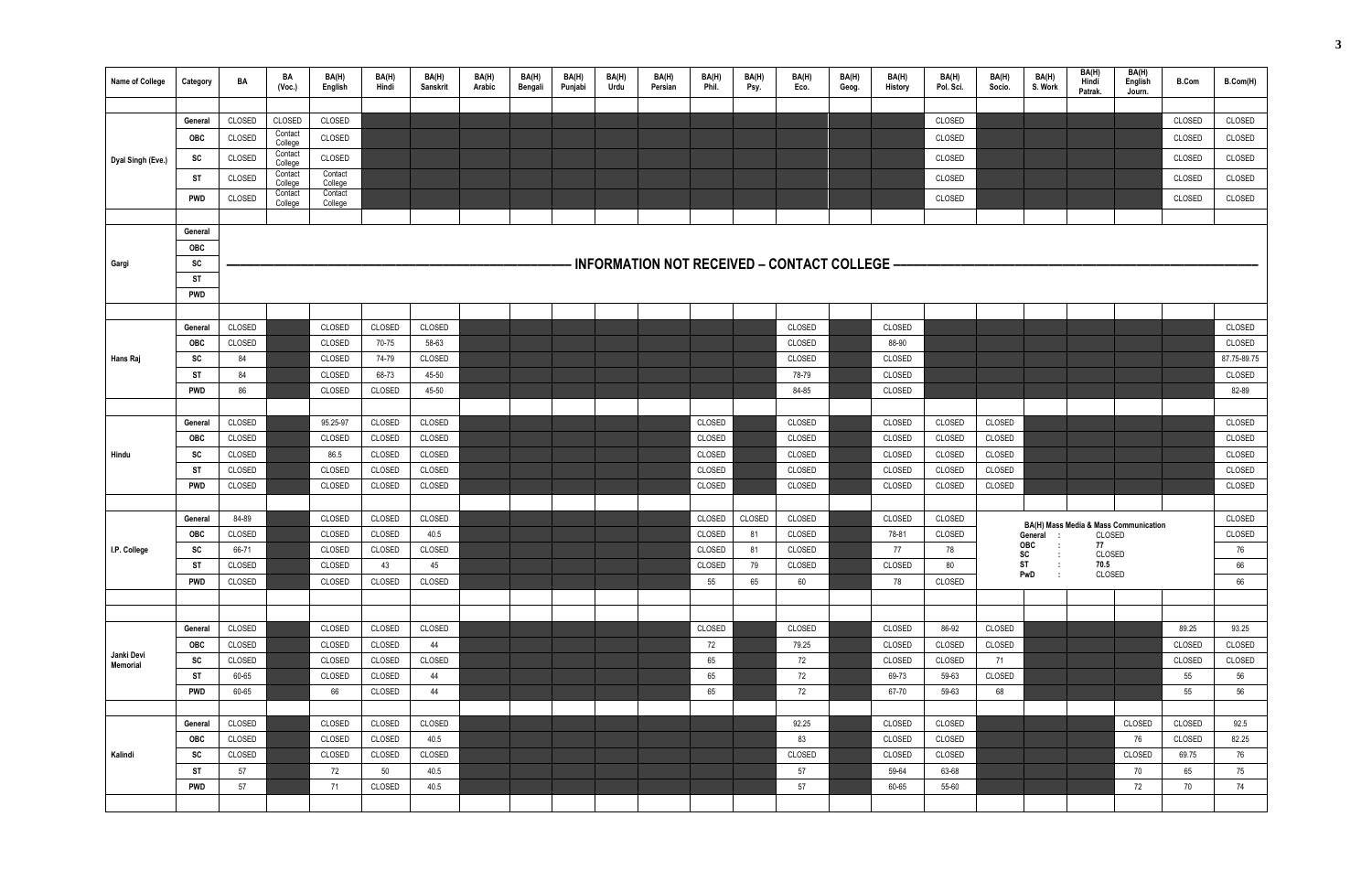| <b>Name of College</b>  | Category   | BA                 | BA<br>(Vec.) | BA(H)<br>English   | BA(H)<br>Hindi     | BA(H)<br>Sanskrit  | BA(H)<br>Arabic | BA(H)<br>Bengali | BA(H)<br>Punjabi | BA(H)<br>Urdu | BA(H)<br>Persian | BA(H)<br>Phil.     | BA(H)<br>Psy. | BA(H)<br>Eco.      | BA(H)<br>Geog. | BA(H)<br>History   | BA(H)<br>Pol. Sci. | BA(H)<br>Socio. | BA(H)<br>S. Work | BA(H)<br>Hindi<br>Patrak. | BA(H)<br>English<br>Journ. | <b>B.Com</b>       | B.Com(H)           |
|-------------------------|------------|--------------------|--------------|--------------------|--------------------|--------------------|-----------------|------------------|------------------|---------------|------------------|--------------------|---------------|--------------------|----------------|--------------------|--------------------|-----------------|------------------|---------------------------|----------------------------|--------------------|--------------------|
|                         |            |                    |              |                    |                    |                    |                 |                  |                  |               |                  |                    |               |                    |                |                    |                    |                 |                  |                           |                            |                    |                    |
|                         | General    | CLOSED             |              | CLOSED             | CLOSED             | CLOSED             |                 |                  |                  |               |                  | CLOSED             | CLOSED        | CLOSED             | CLOSED         | CLOSED             | CLOSED             | CLOSED          |                  |                           | CLOSED                     | 91-93              | CLOSED             |
|                         | <b>OBC</b> | 70-78              |              | <b>CLOSED</b>      | CLOSED             | 45-46              |                 |                  |                  |               |                  | 71                 | CLOSED        | CLOSED             | CLOSED         | CLOSED             | 76-79              | 74-80           |                  |                           | CLOSED                     | 84-86              | 88-90              |
| Kamala Nehru            | <b>SC</b>  | 70-78              |              | CLOSED             | CLOSED             | CLOSED             |                 |                  |                  |               |                  | 69                 | 82-85         | 82-84              | 78-80          | CLOSED             | CLOSED             | 74-80           |                  |                           | 79-82                      | 83-85              | 87-89              |
|                         | ST         | 70-78              |              | 81-88              | CLOSED             | 45-46              |                 |                  |                  |               |                  | 69                 | CLOSED        | 80-82              | CLOSED         | CLOSED             | 74-77              | CLOSED          |                  |                           | 77-80                      | 83-85              | 87-89              |
|                         | <b>PWD</b> | 69-77              |              | 80-87              | CLOSED             | CLOSED             |                 |                  |                  |               |                  | 68                 | 77-80         | 79-81              | 76-78          | CLOSED             | 73-76              | 72-78           |                  |                           | CLOSED                     | 82-84              | 86-88              |
|                         |            |                    |              |                    |                    |                    |                 |                  |                  |               |                  |                    |               |                    |                |                    |                    |                 |                  |                           |                            |                    |                    |
|                         | General    |                    |              |                    |                    |                    |                 |                  |                  |               |                  |                    | CLOSED        |                    |                |                    |                    |                 |                  |                           |                            |                    | CLOSED             |
|                         | OBC        |                    |              |                    |                    |                    |                 |                  |                  |               |                  |                    | CLOSED        |                    |                |                    |                    |                 |                  |                           |                            |                    | CLOSED             |
| Keshav<br>Mahavidyalaya | SC         |                    |              |                    |                    |                    |                 |                  |                  |               |                  |                    | CLOSED        |                    |                |                    |                    |                 |                  |                           |                            |                    | CLOSED             |
|                         | <b>ST</b>  |                    |              |                    |                    |                    |                 |                  |                  |               |                  |                    | CLOSED        |                    |                |                    |                    |                 |                  |                           |                            |                    | CLOSED             |
|                         | <b>PWD</b> |                    |              |                    |                    |                    |                 |                  |                  |               |                  |                    | CLOSED        |                    |                |                    |                    |                 |                  |                           |                            |                    | CLOSED             |
|                         |            |                    |              |                    |                    |                    |                 |                  |                  |               |                  |                    |               |                    |                |                    |                    |                 |                  |                           |                            |                    |                    |
|                         | General    | CLOSED             |              | CLOSED             | CLOSED             | CLOSED             |                 | CLOSED           |                  | CLOSED        |                  |                    |               | CLOSED             | CLOSED         | CLOSED             | CLOSED             |                 |                  |                           |                            | CLOSED             | CLOSED             |
|                         | OBC        | CLOSED             |              | CLOSED             | CLOSED             | CLOSED             |                 | CLOSED           |                  | CLOSED        |                  |                    |               | CLOSED             | CLOSED         | CLOSED             | CLOSED             |                 |                  |                           |                            | 91.25-91.5         | CLOSED             |
| <b>Kirori Mal</b>       | <b>SC</b>  | CLOSED             |              | CLOSED             | CLOSED             | CLOSED             |                 | CLOSED           |                  | 40-50         |                  |                    |               | 89.25-89.5         | CLOSED         | CLOSED             | CLOSED             |                 |                  |                           |                            | 85.75-86           | 88.25-88.75        |
|                         | ST         | CLOSED             |              | CLOSED             | CLOSED             | 45-50              |                 | CLOSED           |                  | CLOSED        |                  |                    |               | 85-86              | CLOSED         | CLOSED             | CLOSED             |                 |                  |                           |                            | 70-74              | 75.25-75.75        |
|                         | <b>PWD</b> | CLOSED             |              | 80-81              | CLOSED             | CLOSED             |                 | CLOSED           |                  | CLOSED        |                  |                    |               | 86.5-87            | CLOSED         | 82.5-83.5          | CLOSED             |                 |                  |                           |                            | 85-86              | 87.75-88           |
|                         |            |                    |              |                    |                    |                    |                 |                  |                  |               |                  |                    |               |                    |                |                    |                    |                 |                  |                           |                            |                    |                    |
|                         |            |                    |              |                    |                    |                    |                 |                  |                  |               |                  |                    |               |                    |                |                    |                    |                 |                  |                           |                            |                    |                    |
|                         | General    | CLOSED             |              | CLOSED             | CLOSED             | CLOSED             |                 |                  |                  |               |                  | CLOSED             | CLOSED        | CLOSED             |                | CLOSED             | CLOSED             | CLOSED          |                  |                           | CLOSED                     |                    | CLOSED             |
|                         | <b>OBC</b> | CLOSED             |              | CLOSED             | CLOSED             | CLOSED             |                 |                  |                  |               |                  | CLOSED             | CLOSED        | CLOSED             |                | CLOSED             | CLOSED             | CLOSED          |                  |                           | CLOSED                     |                    | CLOSED             |
| Lady Shri Ram           | <b>SC</b>  | CLOSED             |              | CLOSED             | CLOSED             | CLOSED             |                 |                  |                  |               |                  | CLOSED             | CLOSED        | CLOSED             |                | CLOSED             | CLOSED             | CLOSED          |                  |                           | CLOSED                     |                    | CLOSED             |
|                         | ST         | CLOSED             |              | CLOSED             | CLOSED             | CLOSED             |                 |                  |                  |               |                  | CLOSED             | CLOSED        | CLOSED             |                | CLOSED             | CLOSED             | CLOSED          |                  |                           | CLOSED                     |                    | CLOSED             |
|                         | <b>PWD</b> | Contact<br>College |              | Contact<br>College | Contact<br>College | Contact<br>College |                 |                  |                  |               |                  | Contact<br>College | CLOSED        | Contact<br>College |                | Contact<br>College | CLOSED             | CLOSED          |                  |                           | Contact<br>College         |                    | CLOSED             |
|                         |            |                    |              |                    |                    |                    |                 |                  |                  |               |                  |                    |               |                    |                |                    |                    |                 |                  |                           |                            |                    |                    |
|                         | General    | CLOSED             |              | CLOSED             | CLOSED             | CLOSED             |                 |                  |                  |               |                  | CLOSED             |               | CLOSED             |                | CLOSED             | CLOSED             |                 |                  |                           |                            | CLOSED             | CLOSED             |
|                         | OBC        | 67                 |              | 82-84              | 62.5               | 45                 |                 |                  |                  |               |                  | CLOSED             |               | CLOSED             |                | CLOSED             | CLOSED             |                 |                  |                           |                            | CLOSED             | CLOSED             |
| Lakshmi Bai             | SC         | CLOSED             |              | CLOSED             | CLOSED             | CLOSED             |                 |                  |                  |               |                  | CLOSED             |               | CLOSED             |                | CLOSED             | CLOSED             |                 |                  |                           |                            | CLOSED             | CLOSED             |
|                         | <b>ST</b>  | 60                 |              | 77                 | 50                 | 45                 |                 |                  |                  |               |                  | CLOSED             |               | 43.5               |                | CLOSED             | CLOSED             |                 |                  |                           |                            | CLOSED             | CLOSED             |
|                         | <b>PWD</b> | CLOSED             |              | 74                 | 62                 | 45                 |                 |                  |                  |               |                  | 53                 |               | 43.5               |                | 65-65.75           | 70                 |                 |                  |                           |                            | CLOSED             | CLOSED             |
|                         |            |                    |              |                    |                    |                    |                 |                  |                  |               |                  |                    |               |                    |                |                    |                    |                 |                  |                           |                            |                    |                    |
|                         | General    | CLOSED             |              | CLOSED             | CLOSED             |                    |                 |                  |                  |               |                  |                    |               |                    |                |                    | CLOSED             |                 |                  |                           | CLOSED                     |                    | CLOSED             |
| Maharaja                | OBC        | CLOSED             |              | CLOSED             | CLOSED             |                    |                 |                  |                  |               |                  |                    |               |                    |                |                    | CLOSED             |                 |                  |                           | CLOSED                     |                    | CLOSED             |
| Agrasen                 | ${\sf sc}$ | CLOSED             |              | CLOSED             | CLOSED             |                    |                 |                  |                  |               |                  |                    |               |                    |                |                    | CLOSED             |                 |                  |                           | CLOSED                     |                    | 73.75              |
|                         | <b>ST</b>  | 62                 |              | 68-70              | 60                 |                    |                 |                  |                  |               |                  |                    |               |                    |                |                    | CLOSED             |                 |                  |                           | 69                         |                    | 71                 |
|                         | <b>PWD</b> | CLOSED             |              | 68-70              | 58                 |                    |                 |                  |                  |               |                  |                    |               |                    |                |                    | 70                 |                 |                  |                           | CLOSED                     |                    | 71                 |
|                         |            |                    |              |                    |                    |                    |                 |                  |                  |               |                  |                    |               |                    |                |                    |                    |                 |                  |                           |                            |                    |                    |
|                         | General    | CLOSED             |              | CLOSED             | CLOSED             | CLOSED             |                 |                  |                  |               |                  |                    |               | CLOSED             |                | CLOSED             | CLOSED             | CLOSED          |                  |                           |                            | CLOSED             | CLOSED             |
|                         | OBC        | CLOSED             |              | CLOSED             | CLOSED             | 40.5               |                 |                  |                  |               |                  |                    |               | 87.25              |                | CLOSED             | CLOSED             | CLOSED          |                  |                           |                            | CLOSED             | CLOSED             |
| Maitreyi                | <b>SC</b>  | CLOSED             |              | 80                 | CLOSED             | CLOSED             |                 |                  |                  |               |                  |                    |               | 77                 |                | CLOSED             | CLOSED             | CLOSED          |                  |                           |                            | CLOSED             | CLOSED             |
|                         | ST         | CLOSED             |              | 80                 | CLOSED             | 45                 |                 |                  |                  |               |                  |                    |               | 77                 |                | CLOSED             | CLOSED             | CLOSED          |                  |                           |                            | 53-55              | 58-60              |
|                         | <b>PWD</b> | Contact<br>College |              | Contact<br>College | Contact<br>College | Contact<br>College |                 |                  |                  |               |                  |                    |               | Contact<br>College |                | Contact<br>College | Contact<br>College | CLOSED          |                  |                           |                            | Contact<br>College | Contact<br>College |
|                         |            |                    |              |                    |                    |                    |                 |                  |                  |               |                  |                    |               |                    |                |                    |                    |                 |                  |                           |                            |                    |                    |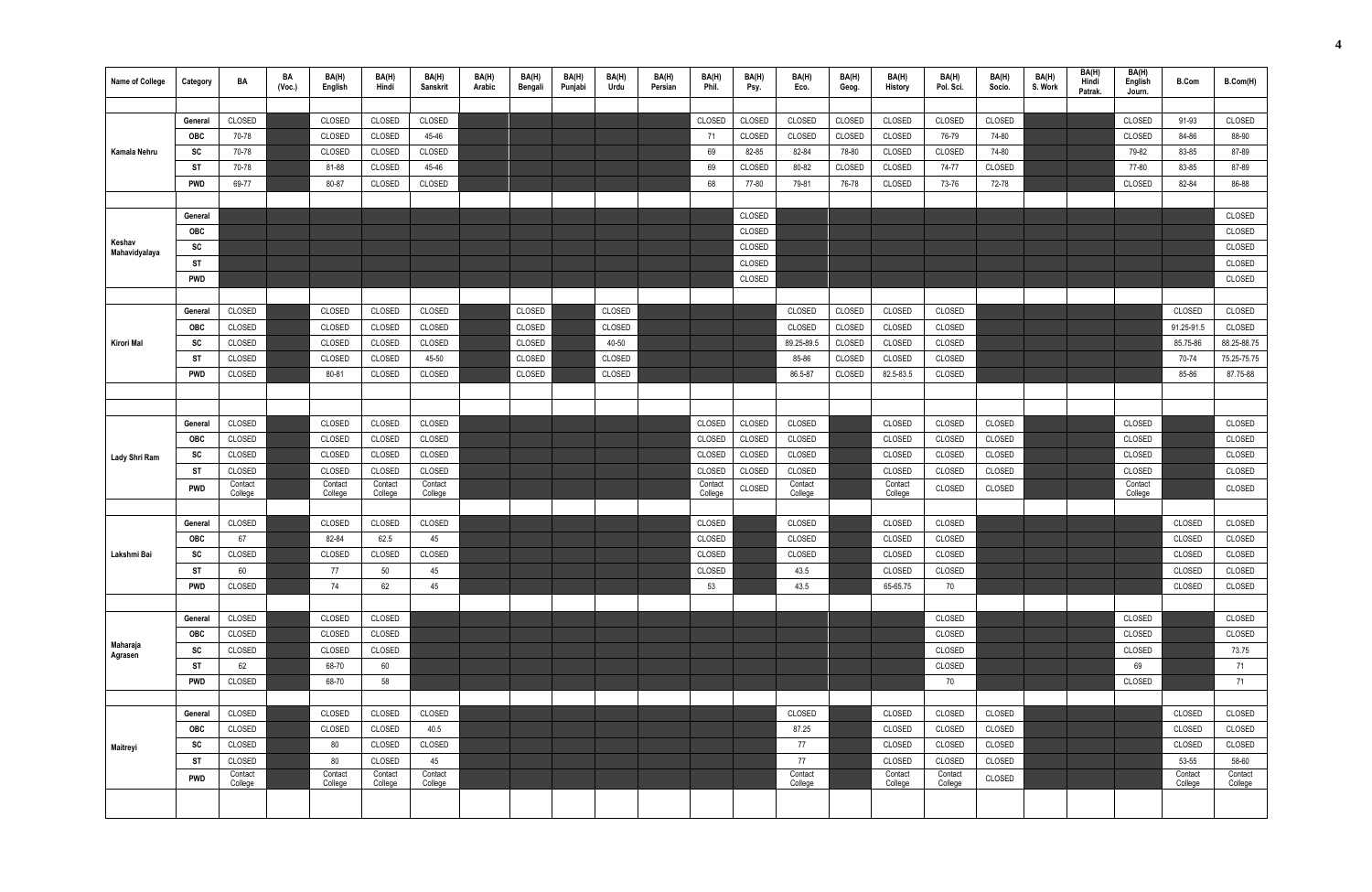| Name of College  | Category   | BA     | BA<br>(Vec.) | BA(H)<br>English         | BA(H)<br>Hindi | BA(H)<br>Sanskrit | BA(H)<br>Arabic | BA(H)<br>Bengali | BA(H)<br>Punjabi | BA(H)<br>Urdu | BA(H)<br>Persian | BA(H)<br>Phil. | BA(H)<br>Psy.            | BA(H)<br>Eco.                                  | BA(H)<br>Geog. | BA(H)<br>History | BA(H)<br>Pol. Sci. | BA(H)<br>Socio. | BA(H)<br>S. Work | BA(H)<br>Hindi<br>Patrak. | BA(H)<br>English<br>Journ. | <b>B.Com</b>       | B.Com(H)           |
|------------------|------------|--------|--------------|--------------------------|----------------|-------------------|-----------------|------------------|------------------|---------------|------------------|----------------|--------------------------|------------------------------------------------|----------------|------------------|--------------------|-----------------|------------------|---------------------------|----------------------------|--------------------|--------------------|
|                  |            |        |              |                          |                |                   |                 |                  |                  |               |                  |                |                          |                                                |                |                  |                    |                 |                  |                           |                            |                    |                    |
|                  | General    | CLOSED |              | CLOSED                   | CLOSED         | CLOSED            |                 |                  | CLOSED           |               |                  | CLOSED         | CLOSED                   |                                                |                | CLOSED           | CLOSED             |                 |                  |                           |                            | CLOSED             | CLOSED             |
|                  | OBC        | $ \,$  |              | $\overline{\phantom{0}}$ | $ \,$          | $ \,$             |                 |                  | $ \,$            |               |                  | $\sim$         | $\overline{\phantom{a}}$ |                                                |                | $-$              | $-$                |                 |                  |                           |                            | $-$                | $-$                |
| Mata Sundri      | SC         | CLOSED |              | CLOSED                   | CLOSED         | CLOSED            |                 |                  | 40               |               |                  | CLOSED         | CLOSED                   |                                                |                | CLOSED           | CLOSED             |                 |                  |                           |                            | CLOSED             | CLOSED             |
|                  | <b>ST</b>  | CLOSED |              | CLOSED                   | CLOSED         | CLOSED            |                 |                  | 40               |               |                  | CLOSED         | CLOSED                   |                                                |                | CLOSED           | CLOSED             |                 |                  |                           |                            | CLOSED             | CLOSED             |
|                  | <b>PWD</b> | 40     |              | 45                       | 40             | 40                |                 |                  | 40               |               |                  | 45             | 45                       |                                                |                | 45               | 45                 |                 |                  |                           |                            | 45                 | 45                 |
|                  | General    | CLOSED |              | CLOSED                   | CLOSED         | CLOSED            |                 | CLOSED           |                  |               |                  | CLOSED         |                          | CLOSED                                         | CLOSED         | CLOSED           | CLOSED             | CLOSED          |                  |                           |                            |                    |                    |
|                  | <b>OBC</b> | CLOSED |              | 91.5-92.5                | 72.5-79        | CLOSED            |                 | $\sim$           |                  |               |                  | 75             |                          | CLOSED                                         | CLOSED         | CLOSED           | CLOSED             | CLOSED          |                  |                           |                            |                    |                    |
| Miranda House    | SC         | 72-76  |              | 87.5-88.5                | 72-78          | CLOSED            |                 | $ \,$            |                  |               |                  | 68             |                          | 83.5-84.25                                     | 86             | CLOSED           | CLOSED             | 81              |                  |                           |                            |                    |                    |
|                  | <b>ST</b>  | CLOSED |              | 90.25-90.75              | 60-67          | 49                |                 | $ \,$            |                  |               |                  | 78             |                          | 80-80.75                                       | CLOSED         | CLOSED           | CLOSED             | CLOSED          |                  |                           |                            |                    |                    |
|                  | <b>PWD</b> | CLOSED |              | CLOSED                   | CLOSED         | CLOSED            |                 | $-$              |                  |               |                  | 73             |                          | CLOSED                                         | 80             | 76               | CLOSED             | CLOSED          |                  |                           |                            |                    |                    |
|                  |            |        |              |                          |                |                   |                 |                  |                  |               |                  |                |                          |                                                |                |                  |                    |                 |                  |                           |                            |                    |                    |
|                  | General    |        |              |                          |                |                   |                 |                  |                  |               |                  |                |                          |                                                |                |                  |                    |                 |                  |                           |                            |                    |                    |
|                  | OBC        |        |              |                          |                |                   |                 |                  |                  |               |                  |                |                          |                                                |                |                  |                    |                 |                  |                           |                            |                    |                    |
| Moti Lal Nehru   | SC         |        |              |                          |                |                   |                 |                  |                  |               |                  |                |                          | - INFORMATION NOT RECEIVED – CONTACT COLLEGE – |                |                  |                    |                 |                  |                           |                            |                    |                    |
|                  | <b>ST</b>  |        |              |                          |                |                   |                 |                  |                  |               |                  |                |                          |                                                |                |                  |                    |                 |                  |                           |                            |                    |                    |
|                  | <b>PWD</b> |        |              |                          |                |                   |                 |                  |                  |               |                  |                |                          |                                                |                |                  |                    |                 |                  |                           |                            |                    |                    |
|                  |            |        |              |                          |                |                   |                 |                  |                  |               |                  |                |                          |                                                |                |                  |                    |                 |                  |                           |                            |                    |                    |
|                  |            |        |              |                          |                |                   |                 |                  |                  |               |                  |                |                          |                                                |                |                  |                    |                 |                  |                           |                            |                    |                    |
| Moti Lal Nehru   | General    | CLOSED |              | CLOSED                   | CLOSED         |                   |                 |                  |                  |               |                  |                |                          |                                                |                | CLOSED           | CLOSED             |                 |                  |                           |                            | CLOSED             | CLOSED             |
|                  | OBC        | CLOSED |              | CLOSED                   | CLOSED         |                   |                 |                  |                  |               |                  |                |                          |                                                |                | CLOSED           | CLOSED             |                 |                  |                           |                            | CLOSED<br>Contact  | CLOSED<br>Contact  |
| (Eve.)           | SC         | CLOSED |              | CLOSED                   | CLOSED         |                   |                 |                  |                  |               |                  |                |                          |                                                |                | CLOSED           | CLOSED             |                 |                  |                           |                            | College            | College            |
|                  | ST         | CLOSED |              | CLOSED                   | CLOSED         |                   |                 |                  |                  |               |                  |                |                          |                                                |                | CLOSED           | CLOSED             |                 |                  |                           |                            | Contact<br>College | Contact<br>College |
|                  | PWD        | 46     |              | 46                       | CLOSED         |                   |                 |                  |                  |               |                  |                |                          |                                                |                | 46               | CLOSED             |                 |                  |                           |                            | 48                 | 47                 |
|                  |            |        |              |                          |                |                   |                 |                  |                  |               |                  |                |                          |                                                |                |                  |                    |                 |                  |                           |                            |                    |                    |
|                  | General    | CLOSED |              | CLOSED                   | CLOSED         | CLOSED            |                 |                  |                  |               |                  |                |                          | CLOSED                                         |                | <b>CLOSED</b>    | CLOSED             |                 |                  |                           |                            | 90                 | CLOSED             |
|                  | OBC        | CLOSED |              | CLOSED                   | CLOSED         | CLOSED            |                 |                  |                  |               |                  |                |                          | CLOSED                                         |                | CLOSED           | CLOSED             |                 |                  |                           |                            | CLOSED             | CLOSED             |
| P.G.D.A.V.       | SC         | CLOSED |              | CLOSED                   | CLOSED         | CLOSED            |                 |                  |                  |               |                  |                |                          | CLOSED                                         |                | CLOSED           | CLOSED             |                 |                  |                           |                            | 68                 | CLOSED             |
|                  | <b>ST</b>  | CLOSED |              | CLOSED                   | CLOSED         | CLOSED            |                 |                  |                  |               |                  |                |                          | CLOSED                                         |                | CLOSED           | CLOSED             |                 |                  |                           |                            | 54                 | CLOSED             |
|                  | <b>PWD</b> | CLOSED |              | CLOSED                   | CLOSED         | CLOSED            |                 |                  |                  |               |                  |                |                          | CLOSED                                         |                | CLOSED           | CLOSED             |                 |                  |                           |                            | CLOSED             | CLOSED             |
|                  | General    |        |              |                          |                |                   |                 |                  |                  |               |                  |                |                          |                                                |                |                  |                    |                 |                  |                           |                            |                    |                    |
|                  | OBC        |        |              |                          |                |                   |                 |                  |                  |               |                  |                |                          |                                                |                |                  |                    |                 |                  |                           |                            |                    |                    |
| P.G.D.A.V.(Eve.) | SC         |        |              |                          |                |                   |                 |                  |                  |               |                  |                |                          | - INFORMATION NOT RECEIVED – CONTACT COLLEGE – |                |                  |                    |                 |                  |                           |                            |                    |                    |
|                  | <b>ST</b>  |        |              |                          |                |                   |                 |                  |                  |               |                  |                |                          |                                                |                |                  |                    |                 |                  |                           |                            |                    |                    |
|                  | <b>PWD</b> |        |              |                          |                |                   |                 |                  |                  |               |                  |                |                          |                                                |                |                  |                    |                 |                  |                           |                            |                    |                    |
|                  |            |        |              |                          |                |                   |                 |                  |                  |               |                  |                |                          |                                                |                |                  |                    |                 |                  |                           |                            |                    |                    |
|                  | General    | $ \,$  |              | $\overline{\phantom{0}}$ | $-$            | $-$               |                 |                  |                  |               |                  |                |                          | $-$                                            |                | $-$              | $-$                |                 |                  |                           |                            |                    | $ \,$              |
|                  | OBC        | $-$    |              | $\overline{a}$           | $-$            | $ \,$             |                 |                  |                  |               |                  |                |                          | $ \,$                                          |                | $ \,$            | $ \,$              |                 |                  |                           |                            |                    | 79-84              |
| Rajdhani         | SC         | $ \,$  |              | $ \,$                    | $ \,$          | $ \,$             |                 |                  |                  |               |                  |                |                          | $-$                                            |                | $-$              | $\sim$             |                 |                  |                           |                            |                    | $ \,$              |
|                  | <b>ST</b>  | $ \,$  |              | $\overline{a}$           | $-$            | 45                |                 |                  |                  |               |                  |                |                          | 70                                             |                | $ \,$            | $ \,$              |                 |                  |                           |                            |                    | 50                 |
|                  | <b>PWD</b> | 57     |              | $ \,$                    | $ \,$          | 45                |                 |                  |                  |               |                  |                |                          | 70                                             |                | $ \,$            | $ \,$              |                 |                  |                           |                            |                    | 50                 |
|                  |            |        |              |                          |                |                   |                 |                  |                  |               |                  |                |                          |                                                |                |                  |                    |                 |                  |                           |                            |                    |                    |
|                  |            |        |              |                          |                |                   |                 |                  |                  |               |                  |                |                          |                                                |                |                  |                    |                 |                  |                           |                            |                    |                    |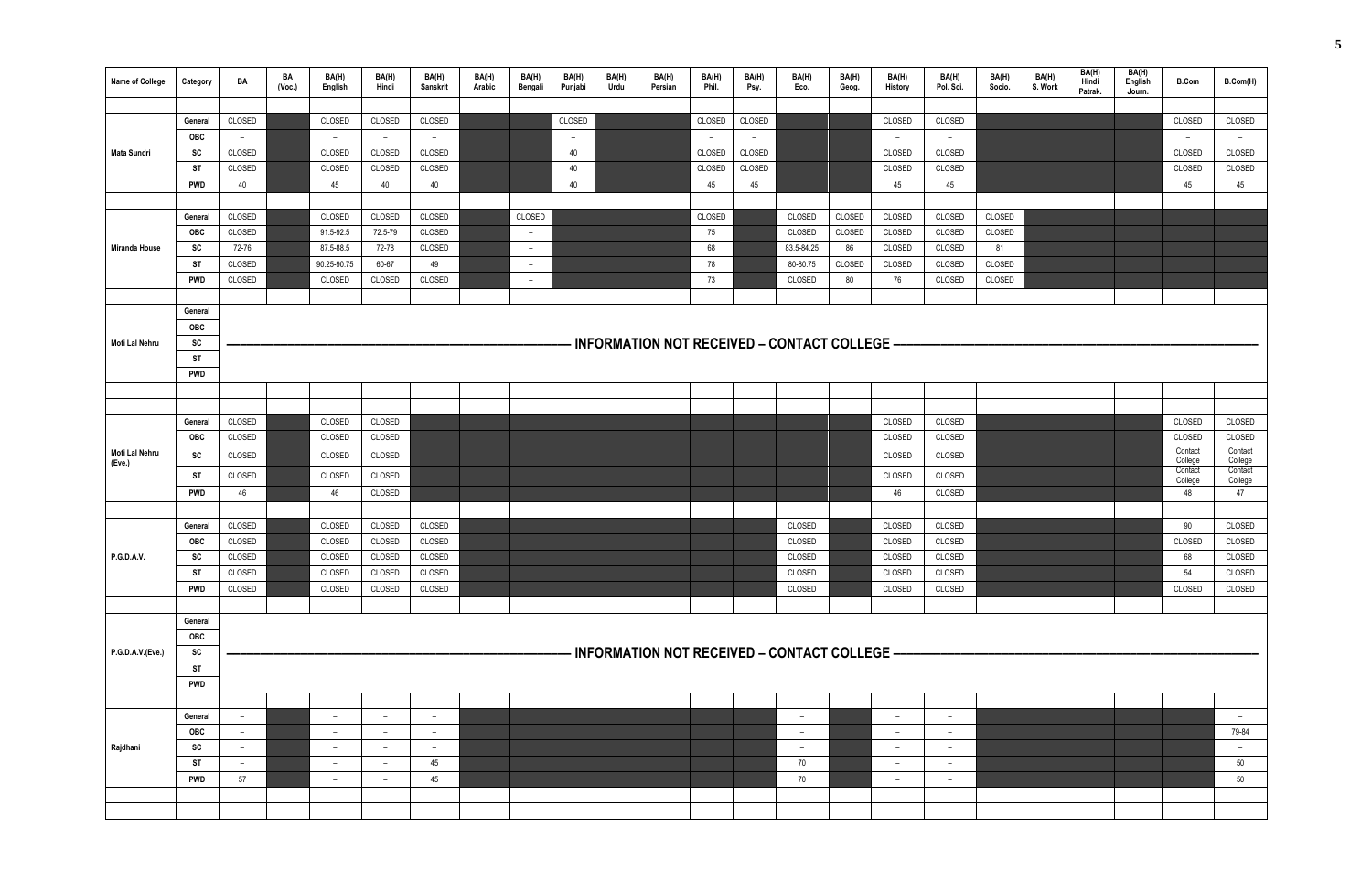| <b>Name of College</b>         | Category   | BA                       | BA<br>(Vec.) | BA(H)<br>English   | BA(H)<br>Hindi     | BA(H)<br>Sanskrit | BA(H)<br>Arabic | BA(H)<br>Bengali | BA(H)<br>Punjabi | BA(H)<br>Urdu | BA(H)<br>Persian | BA(H)<br>Phil. | BA(H)<br>Psy. | BA(H)<br>Eco.      | BA(H)<br>Geog.     | BA(H)<br>History         | BA(H)<br>Pol. Sci. | BA(H)<br>Socio. | BA(H)<br>S. Work | BA(H)<br>Hindi<br>Patrak. | BA(H)<br>English<br>Journ. | <b>B.Com</b>       | B.Com(H)           |
|--------------------------------|------------|--------------------------|--------------|--------------------|--------------------|-------------------|-----------------|------------------|------------------|---------------|------------------|----------------|---------------|--------------------|--------------------|--------------------------|--------------------|-----------------|------------------|---------------------------|----------------------------|--------------------|--------------------|
|                                |            |                          |              |                    |                    |                   |                 |                  |                  |               |                  |                |               |                    |                    |                          |                    |                 |                  |                           |                            |                    |                    |
|                                | General    | CLOSED                   |              | CLOSED             | CLOSED             |                   |                 |                  |                  |               |                  |                |               |                    |                    | CLOSED                   | CLOSED<br>Against  |                 |                  | CLOSED                    |                            | CLOSED             | CLOSED             |
|                                | <b>OBC</b> | CLOSED                   |              | CLOSED             | CLOSED             |                   |                 |                  |                  |               |                  |                |               |                    |                    | CLOSED                   | Cancellation       |                 |                  | CLOSED                    |                            | 82                 | 83                 |
| Ram Lal Anand                  | SC         | CLOSED                   |              | CLOSED             | CLOSED             |                   |                 |                  |                  |               |                  |                |               |                    |                    | CLOSED                   | CLOSED             |                 |                  | 73                        |                            | 72                 | 73                 |
|                                | ST         | CLOSED                   |              | 75                 | 61                 |                   |                 |                  |                  |               |                  |                |               |                    |                    | 75                       | CLOSED             |                 |                  | 73                        |                            | 72                 | 73                 |
|                                | <b>PWD</b> | $\sim$                   |              | $ \,$              | $\sim$             |                   |                 |                  |                  |               |                  |                |               |                    |                    | $\overline{\phantom{0}}$ | $\overline{a}$     |                 |                  | $\overline{\phantom{a}}$  |                            | $\sim$             | $ \,$              |
|                                | General    | CLOSED                   |              | $-$                | CLOSED             |                   |                 |                  |                  |               |                  |                |               | $\overline{a}$     |                    |                          | $\overline{a}$     |                 |                  |                           |                            | CLOSED             | CLOSED             |
|                                | <b>OBC</b> | CLOSED                   |              | CLOSED             | $\sim$             |                   |                 |                  |                  |               |                  |                |               | CLOSED             |                    |                          | CLOSED             |                 |                  |                           |                            | 74.5               | $-$                |
| Ram Lal Anand                  | sc         | CLOSED                   |              | CLOSED             | CLOSED             |                   |                 |                  |                  |               |                  |                |               | 63.5               |                    |                          | CLOSED             |                 |                  |                           |                            | 68                 | 70                 |
| (Eve.)                         | ST         | $\overline{\phantom{a}}$ |              | $\overline{a}$     | 54                 |                   |                 |                  |                  |               |                  |                |               | 60                 |                    |                          | CLOSED             |                 |                  |                           |                            | 68                 | 70                 |
|                                | <b>PWD</b> | 56                       |              | CLOSED             | 53                 |                   |                 |                  |                  |               |                  |                |               | 60                 |                    |                          | 66                 |                 |                  |                           |                            | 69                 | 70                 |
|                                |            |                          |              |                    |                    |                   |                 |                  |                  |               |                  |                |               |                    |                    |                          |                    |                 |                  |                           |                            |                    |                    |
|                                | General    | CLOSED                   |              | CLOSED             | CLOSED             | CLOSED            |                 |                  |                  |               |                  |                |               | CLOSED             |                    | CLOSED                   | CLOSED             |                 |                  |                           |                            | CLOSED             | CLOSED             |
|                                | <b>OBC</b> | CLOSED                   |              | CLOSED             | CLOSED             | CLOSED            |                 |                  |                  |               |                  |                |               | 93.25-94.25        |                    | 88.25-92.75              | CLOSED             |                 |                  |                           |                            | CLOSED             | CLOSED             |
| Ramjas                         | <b>SC</b>  | CLOSED                   |              | CLOSED             | CLOSED             | CLOSED            |                 |                  |                  |               |                  |                |               | 85-86              |                    | CLOSED                   | CLOSED             |                 |                  |                           |                            | CLOSED             | CLOSED             |
|                                | <b>ST</b>  | CLOSED                   |              | CLOSED             | 69-80              | 57-58             |                 |                  |                  |               |                  |                |               | 83-84              |                    | CLOSED                   | 88-91              |                 |                  |                           |                            | CLOSED             | CLOSED             |
|                                | <b>PWD</b> | 78.5-85.5                |              | CLOSED             | CLOSED             | 56-57             |                 |                  |                  |               |                  |                |               | 83-84              |                    | CLOSED                   | 85-88              |                 |                  |                           |                            | CLOSED             | 82-84              |
|                                |            |                          |              |                    |                    |                   |                 |                  |                  |               |                  |                |               |                    |                    |                          |                    |                 |                  |                           |                            |                    |                    |
|                                |            |                          |              |                    |                    |                   |                 |                  |                  |               |                  |                |               |                    |                    |                          |                    |                 |                  |                           |                            |                    |                    |
|                                | General    | CLOSED                   |              | CLOSED             | CLOSED             | CLOSED            |                 |                  |                  | CLOSED        |                  |                |               | CLOSED             |                    | CLOSED                   | CLOSED             |                 |                  |                           |                            | CLOSED             | CLOSED             |
|                                | <b>OBC</b> | CLOSED                   |              | CLOSED             | CLOSED             | CLOSED            |                 |                  |                  | CLOSED        |                  |                |               | CLOSED             |                    | CLOSED                   | CLOSED             |                 |                  |                           |                            | CLOSED             | CLOSED             |
| Satyawati Co-Ed.               | SC         | CLOSED                   |              | CLOSED             | CLOSED             | CLOSED            |                 |                  |                  | 40            |                  |                |               | CLOSED             |                    | CLOSED                   | CLOSED             |                 |                  |                           |                            | CLOSED             | CLOSED             |
|                                | <b>ST</b>  | CLOSED                   |              | CLOSED             | CLOSED             | 40                |                 |                  |                  | 40            |                  |                |               | CLOSED             |                    | CLOSED                   | CLOSED             |                 |                  |                           |                            | CLOSED             | CLOSED             |
|                                | <b>PWD</b> | CLOSED                   |              | CLOSED             | CLOSED             | CLOSED            |                 |                  |                  | 40            |                  |                |               | CLOSED             |                    | CLOSED                   | CLOSED             |                 |                  |                           |                            | CLOSED             | CLOSED             |
|                                | General    | CLOSED                   |              | CLOSED             | CLOSED             |                   |                 |                  |                  |               |                  |                |               | CLOSED             |                    | CLOSED                   | CLOSED             |                 |                  |                           |                            | CLOSED             | CLOSED             |
|                                | OBC        | CLOSED                   |              | 77.25              | CLOSED             |                   |                 |                  |                  |               |                  |                |               | 79-79.25           |                    | CLOSED                   | CLOSED             |                 |                  |                           |                            | 73.5               | 74.5-89.5          |
| Satyawati (Eve.)               | <b>SC</b>  | CLOSED                   |              | CLOSED             | CLOSED             |                   |                 |                  |                  |               |                  |                |               | 71.75              |                    | CLOSED                   | CLOSED             |                 |                  |                           |                            | CLOSED             | CLOSED             |
|                                | <b>ST</b>  | 64-64.25                 |              | 70.5-71.25         | 59-59.25           |                   |                 |                  |                  |               |                  |                |               | 67                 |                    | 66.75                    | CLOSED             |                 |                  |                           |                            | 56                 | 59                 |
|                                | <b>PWD</b> | CLOSED                   |              | CLOSED             | CLOSED             |                   |                 |                  |                  |               |                  |                |               | 45                 |                    | CLOSED                   | 45                 |                 |                  |                           |                            | 44                 | 45                 |
|                                |            |                          |              |                    |                    |                   |                 |                  |                  |               |                  |                |               |                    |                    |                          |                    |                 |                  |                           |                            |                    |                    |
|                                | General    | CLOSED                   |              | CLOSED             | CLOSED             |                   |                 |                  |                  |               |                  |                |               | CLOSED             | CLOSED             | CLOSED                   | CLOSED             |                 |                  |                           |                            | CLOSED             | CLOSED             |
|                                | OBC        | CLOSED                   |              | CLOSED             | CLOSED             |                   |                 |                  |                  |               |                  |                |               | CLOSED             | CLOSED             | CLOSED                   | CLOSED             |                 |                  |                           |                            | CLOSED             | CLOSED             |
| <b>Shaheed Bhagat</b><br>Singh | SC         | CLOSED                   |              | CLOSED             | CLOSED             |                   |                 |                  |                  |               |                  |                |               | CLOSED             | CLOSED             | CLOSED                   | CLOSED             |                 |                  |                           |                            | CLOSED             | CLOSED             |
|                                | <b>ST</b>  | CLOSED                   |              | CLOSED             | CLOSED             |                   |                 |                  |                  |               |                  |                |               | CLOSED             | CLOSED             | CLOSED                   | CLOSED             |                 |                  |                           |                            | CLOSED             | CLOSED             |
|                                | <b>PWD</b> | Contact<br>College       |              | Contact<br>College | Contact<br>College |                   |                 |                  |                  |               |                  |                |               | Contact<br>College | Contact<br>College | Contact<br>College       | Contact<br>College |                 |                  |                           |                            | Contact<br>College | Contact<br>College |
|                                |            |                          |              |                    |                    |                   |                 |                  |                  |               |                  |                |               |                    |                    |                          |                    |                 |                  |                           |                            |                    |                    |
|                                | General    | CLOSED                   |              |                    |                    |                   |                 |                  |                  |               |                  |                |               |                    | CLOSED             |                          | CLOSED             |                 |                  |                           |                            | CLOSED             | CLOSED             |
| <b>Shaheed Bhagat</b>          | <b>OBC</b> |                          |              |                    |                    |                   |                 |                  |                  |               |                  |                |               |                    | CLOSED             |                          | CLOSED             |                 |                  |                           |                            | CLOSED             | CLOSED             |
| Singh (E)                      | SC         | CLOSED                   |              |                    |                    |                   |                 |                  |                  |               |                  |                |               |                    | CLOSED             |                          | CLOSED             |                 |                  |                           |                            | CLOSED             | CLOSED             |
|                                | <b>ST</b>  | CLOSED                   |              |                    |                    |                   |                 |                  |                  |               |                  |                |               |                    | CLOSED             |                          | CLOSED             |                 |                  |                           |                            | CLOSED             | CLOSED             |
|                                | <b>PWD</b> | CLOSED                   |              |                    |                    |                   |                 |                  |                  |               |                  |                |               |                    | CLOSED             |                          | CLOSED             |                 |                  |                           |                            | CLOSED             | CLOSED             |
|                                |            |                          |              |                    |                    |                   |                 |                  |                  |               |                  |                |               |                    |                    |                          |                    |                 |                  |                           |                            |                    |                    |
|                                |            |                          |              |                    |                    |                   |                 |                  |                  |               |                  |                |               |                    |                    |                          |                    |                 |                  |                           |                            |                    |                    |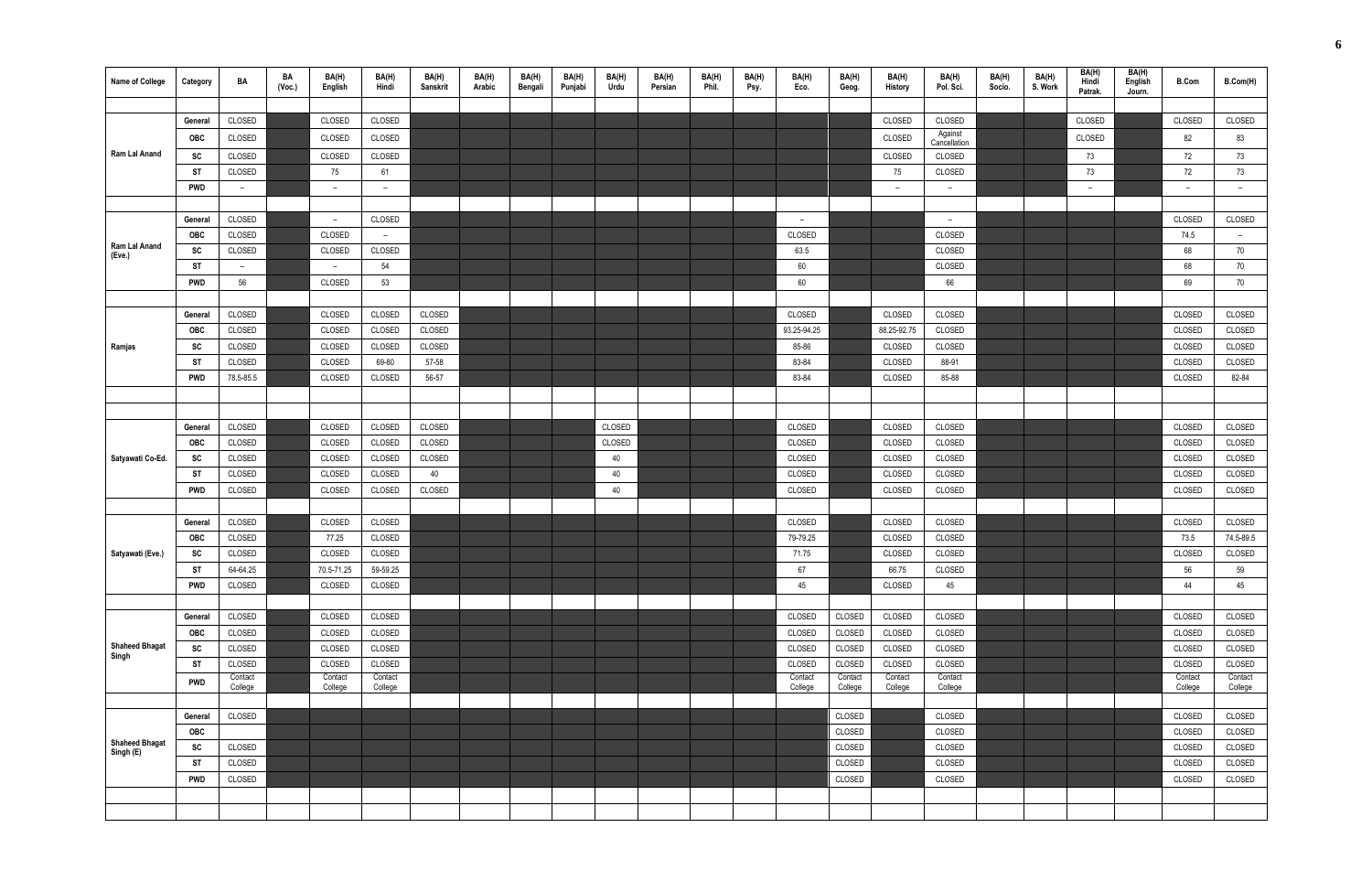| BA(H)<br><b>History</b> | BA(H)<br>Pol. Sci. | BA(H)<br>Socio. | BA(H)<br>S. Work | BA(H)<br>Hindi<br>Patrak. | BA(H)<br>English<br>Journ. | <b>B.Com</b>             | B.Com(H)                 |
|-------------------------|--------------------|-----------------|------------------|---------------------------|----------------------------|--------------------------|--------------------------|
|                         |                    |                 |                  |                           |                            |                          |                          |
|                         |                    |                 |                  |                           |                            |                          | $\overline{\phantom{0}}$ |
|                         |                    |                 |                  |                           |                            |                          | $\overline{\phantom{0}}$ |
|                         |                    |                 |                  |                           |                            |                          | $\qquad \qquad -$        |
|                         |                    |                 |                  |                           |                            |                          | 84-85.75                 |
|                         |                    |                 |                  |                           |                            |                          | $\qquad \qquad -$        |
|                         |                    |                 |                  |                           |                            |                          |                          |
|                         |                    |                 |                  |                           |                            | CLOSED                   | CLOSED                   |
|                         |                    |                 |                  |                           |                            | $\overline{\phantom{0}}$ | $\overline{\phantom{0}}$ |
|                         |                    |                 |                  |                           |                            | CLOSED                   | CLOSED                   |
|                         |                    |                 |                  |                           |                            | CLOSED                   | Contact<br>College       |
|                         |                    |                 |                  |                           |                            | $50\,$                   | 60                       |
|                         |                    |                 |                  |                           |                            |                          |                          |
| EGE.                    |                    |                 |                  |                           |                            |                          |                          |
|                         |                    |                 |                  |                           |                            |                          |                          |
| EGE                     |                    |                 |                  |                           |                            |                          |                          |
|                         |                    |                 |                  |                           |                            |                          |                          |
| EGE                     |                    |                 |                  |                           |                            |                          |                          |
| CLOSED                  | CLOSED             |                 |                  |                           |                            | CLOSED                   | CLOSED                   |
| CLOSED                  | 74.25              |                 |                  |                           |                            | 74                       | 79                       |
| CLOSED                  | CLOSED             |                 |                  |                           |                            | 66                       | 69                       |
| 61                      | 73                 |                 |                  |                           |                            | 66                       | 69                       |
| $60\,$                  | $73\,$             |                 |                  |                           |                            | 66                       | 69                       |
|                         |                    |                 |                  |                           |                            |                          |                          |
| CLOSED                  | CLOSED             |                 |                  |                           |                            | CLOSED                   | CLOSED                   |
| CLOSED                  | CLOSED             |                 |                  |                           |                            | CLOSED                   | CLOSED                   |
| CLOSED                  | CLOSED             |                 |                  |                           |                            | 66                       | 68                       |
| 63                      | $70\,$             |                 |                  |                           |                            | 66                       | 68                       |
| CLOSED                  | CLOSED             |                 |                  |                           |                            | 66                       | 68                       |
|                         |                    |                 |                  |                           |                            |                          |                          |
|                         |                    |                 |                  |                           |                            |                          |                          |

| <b>Name of College</b>                | Category                | BA              | BA<br>(Voc.) | BA(H)<br>English | BA(H)<br>Hindi   | BA(H)<br>Sanskrit | BA(H)<br>Arabic | BA(H)<br>Bengali | BA(H)<br>Punjabi | BA(H)<br>Urdu | BA(H)<br>Persian | BA(H)<br>Phil. | BA(H)<br>Psy. | BA(H)<br>Eco.                                        | BA(H)<br>Geog. | BA(H)<br>History | BA(H)<br>Pol. Sci. | BA(H)<br>Socio. | BA(H)<br>S. Work | BA(H)<br>Hindi<br>Patrak. | BA(H)<br>English<br>Journ. | <b>B.Com</b> | <b>B.Com(H</b>     |
|---------------------------------------|-------------------------|-----------------|--------------|------------------|------------------|-------------------|-----------------|------------------|------------------|---------------|------------------|----------------|---------------|------------------------------------------------------|----------------|------------------|--------------------|-----------------|------------------|---------------------------|----------------------------|--------------|--------------------|
|                                       |                         |                 |              |                  |                  |                   |                 |                  |                  |               |                  |                |               |                                                      |                |                  |                    |                 |                  |                           |                            |              |                    |
|                                       | General                 |                 |              |                  |                  |                   |                 |                  |                  |               |                  |                |               | $\overline{\phantom{m}}$                             |                |                  |                    |                 |                  |                           |                            |              | $\sim$             |
| Shri Ram Coll. of                     | <b>OBC</b>              |                 |              |                  |                  |                   |                 |                  |                  |               |                  |                |               | $\overline{\phantom{a}}$                             |                |                  |                    |                 |                  |                           |                            |              | $\sim$             |
| Commerce.                             | SC                      |                 |              |                  |                  |                   |                 |                  |                  |               |                  |                |               | $\overline{\phantom{a}}$                             |                |                  |                    |                 |                  |                           |                            |              | $\sim$             |
|                                       | <b>ST</b><br><b>PWD</b> |                 |              |                  |                  |                   |                 |                  |                  |               |                  |                |               | $\overline{\phantom{a}}$<br>$\overline{\phantom{a}}$ |                |                  |                    |                 |                  |                           |                            |              | 84-85.75<br>$\sim$ |
|                                       |                         |                 |              |                  |                  |                   |                 |                  |                  |               |                  |                |               |                                                      |                |                  |                    |                 |                  |                           |                            |              |                    |
|                                       | General                 |                 |              |                  |                  |                   |                 |                  |                  |               |                  |                |               | CLOSED                                               |                |                  |                    |                 |                  |                           |                            | CLOSED       | CLOSED             |
|                                       | OBC                     |                 |              |                  |                  |                   |                 |                  |                  |               |                  |                |               | $\sim$                                               |                |                  |                    |                 |                  |                           |                            | $\sim$       | $\sim$             |
| S.G.G.S. Coll. of                     | SC                      |                 |              |                  |                  |                   |                 |                  |                  |               |                  |                |               | Contact                                              |                |                  |                    |                 |                  |                           |                            | CLOSED       | CLOSED             |
| Commerce.                             |                         |                 |              |                  |                  |                   |                 |                  |                  |               |                  |                |               | College<br>Contact                                   |                |                  |                    |                 |                  |                           |                            |              | Contact            |
|                                       | <b>ST</b>               |                 |              |                  |                  |                   |                 |                  |                  |               |                  |                |               | College                                              |                |                  |                    |                 |                  |                           |                            | CLOSED       | College            |
|                                       | <b>PWD</b>              |                 |              |                  |                  |                   |                 |                  |                  |               |                  |                |               | 53                                                   |                |                  |                    |                 |                  |                           |                            | 50           | 60                 |
|                                       |                         |                 |              |                  |                  |                   |                 |                  |                  |               |                  |                |               |                                                      |                |                  |                    |                 |                  |                           |                            |              |                    |
|                                       | General<br>OBC          |                 |              |                  |                  |                   |                 |                  |                  |               |                  |                |               |                                                      |                |                  |                    |                 |                  |                           |                            |              |                    |
| S.G.T.B. Khalsa                       | SC                      |                 |              |                  |                  |                   |                 |                  |                  |               |                  |                |               | INFORMATION NOT RECEIVED - CONTACT COLLEGE -         |                |                  |                    |                 |                  |                           |                            |              |                    |
|                                       | <b>ST</b>               |                 |              |                  |                  |                   |                 |                  |                  |               |                  |                |               |                                                      |                |                  |                    |                 |                  |                           |                            |              |                    |
|                                       | <b>PWD</b>              |                 |              |                  |                  |                   |                 |                  |                  |               |                  |                |               |                                                      |                |                  |                    |                 |                  |                           |                            |              |                    |
|                                       |                         |                 |              |                  |                  |                   |                 |                  |                  |               |                  |                |               |                                                      |                |                  |                    |                 |                  |                           |                            |              |                    |
|                                       | General                 |                 |              |                  |                  |                   |                 |                  |                  |               |                  |                |               |                                                      |                |                  |                    |                 |                  |                           |                            |              |                    |
|                                       | OBC                     |                 |              |                  |                  |                   |                 |                  |                  |               |                  |                |               |                                                      |                |                  |                    |                 |                  |                           |                            |              |                    |
| S.G.N.D. Khalsa                       | SC                      |                 |              |                  |                  |                   |                 |                  |                  |               |                  |                |               | INFORMATION NOT RECEIVED - CONTACT COLLEGE -         |                |                  |                    |                 |                  |                           |                            |              |                    |
|                                       | <b>ST</b>               |                 |              |                  |                  |                   |                 |                  |                  |               |                  |                |               |                                                      |                |                  |                    |                 |                  |                           |                            |              |                    |
|                                       | <b>PWD</b>              |                 |              |                  |                  |                   |                 |                  |                  |               |                  |                |               |                                                      |                |                  |                    |                 |                  |                           |                            |              |                    |
|                                       |                         |                 |              |                  |                  |                   |                 |                  |                  |               |                  |                |               |                                                      |                |                  |                    |                 |                  |                           |                            |              |                    |
|                                       |                         |                 |              |                  |                  |                   |                 |                  |                  |               |                  |                |               |                                                      |                |                  |                    |                 |                  |                           |                            |              |                    |
|                                       | General                 |                 |              |                  |                  |                   |                 |                  |                  |               |                  |                |               |                                                      |                |                  |                    |                 |                  |                           |                            |              |                    |
|                                       | <b>OBC</b>              |                 |              |                  |                  |                   |                 |                  |                  |               |                  |                |               |                                                      |                |                  |                    |                 |                  |                           |                            |              |                    |
| Shivaji                               | SC                      |                 |              |                  |                  |                   |                 |                  |                  |               |                  |                |               | <b>INFORMATION NOT RECEIVED - CONTACT COLLEGE -</b>  |                |                  |                    |                 |                  |                           |                            |              |                    |
|                                       | <b>ST</b>               |                 |              |                  |                  |                   |                 |                  |                  |               |                  |                |               |                                                      |                |                  |                    |                 |                  |                           |                            |              |                    |
|                                       | <b>PWD</b>              |                 |              |                  |                  |                   |                 |                  |                  |               |                  |                |               |                                                      |                |                  |                    |                 |                  |                           |                            |              |                    |
|                                       |                         |                 |              |                  |                  |                   |                 |                  |                  |               |                  |                |               |                                                      |                |                  |                    |                 |                  |                           |                            |              |                    |
|                                       | General                 | CLOSED          |              | CLOSED           | CLOSED           | 45                |                 |                  |                  |               |                  | CLOSED         | CLOSED        | CLOSED                                               |                | CLOSED           | CLOSED             |                 |                  |                           |                            | CLOSED       | CLOSED             |
| Shyama Prasad<br>Mukherjee<br>College | <b>OBC</b><br>SC        | 63.75<br>CLOSED |              | CLOSED<br>77.5   | CLOSED<br>CLOSED | 45<br>CLOSED      |                 |                  |                  |               |                  | 61.5<br>CLOSED | 76.25<br>76   | 76<br>69                                             |                | CLOSED<br>CLOSED | 74.25<br>CLOSED    |                 |                  |                           |                            | 74<br>66     | 79<br>69           |
|                                       | <b>ST</b>               | 58              |              | 75               | 62               | 45                |                 |                  |                  |               |                  | 61.5           | 76            | 69                                                   |                | 61               | 73                 |                 |                  |                           |                            | 66           | 69                 |
|                                       | <b>PWD</b>              | 58              |              | 81               | CLOSED           | 45                |                 |                  |                  |               |                  | 61.5           | 78            | 69                                                   |                | 60               | 73                 |                 |                  |                           |                            | 66           | 69                 |
|                                       |                         |                 |              |                  |                  |                   |                 |                  |                  |               |                  |                |               |                                                      |                |                  |                    |                 |                  |                           |                            |              |                    |
|                                       | General                 | CLOSED          |              | CLOSED           | CLOSED           |                   |                 |                  |                  |               |                  |                |               | CLOSED                                               |                | CLOSED           | CLOSED             |                 |                  |                           |                            | CLOSED       | CLOSED             |
|                                       | <b>OBC</b>              | CLOSED          |              | CLOSED           | CLOSED           |                   |                 |                  |                  |               |                  |                |               | CLOSED                                               |                | CLOSED           | CLOSED             |                 |                  |                           |                            | CLOSED       | CLOSED             |
| Shyam Lal                             | SC                      | CLOSED          |              | CLOSED           | CLOSED           |                   |                 |                  |                  |               |                  |                |               | 75                                                   |                | CLOSED           | CLOSED             |                 |                  |                           |                            | 66           | 68                 |
|                                       | <b>ST</b>               | 62              |              | 71               | 57               |                   |                 |                  |                  |               |                  |                |               | 75                                                   |                | 63               | 70                 |                 |                  |                           |                            | 66           | 68                 |
|                                       | <b>PWD</b>              | CLOSED          |              | 71               | CLOSED           |                   |                 |                  |                  |               |                  |                |               | 75                                                   |                | CLOSED           | CLOSED             |                 |                  |                           |                            | 66           | 68                 |
|                                       |                         |                 |              |                  |                  |                   |                 |                  |                  |               |                  |                |               |                                                      |                |                  |                    |                 |                  |                           |                            |              |                    |
|                                       |                         |                 |              |                  |                  |                   |                 |                  |                  |               |                  |                |               |                                                      |                |                  |                    |                 |                  |                           |                            |              |                    |